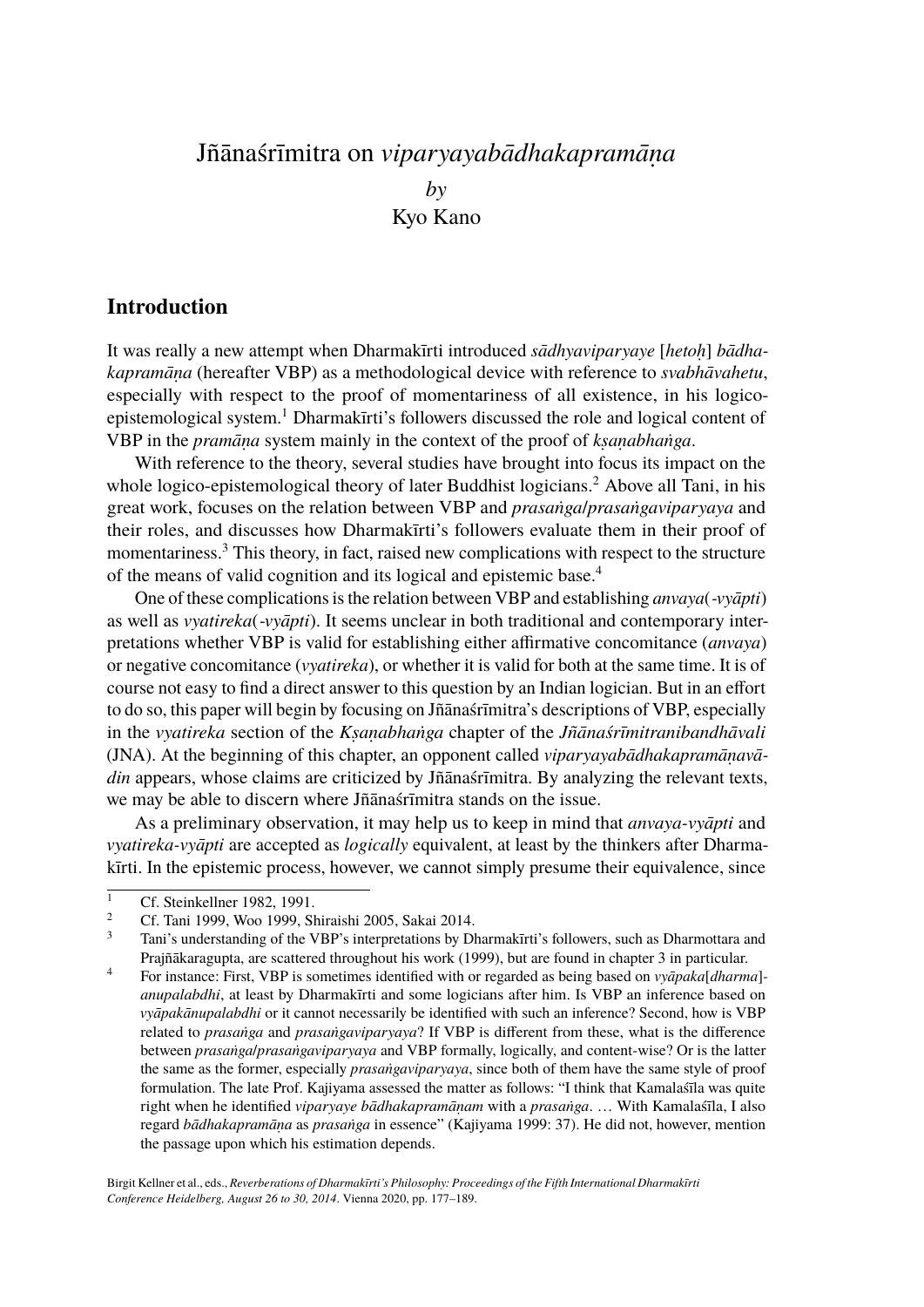it depends on what kind of independent *pramāṇa* or other subsidiary means of cognition the determination of *anvaya* or *vyatireka* is related to or based upon, as will be discussed in the following. We can suppose this is one of the reasons Jñānaśrīmitra and Ratnakīrti treat them separately in their discussion on the proof of momentariness.

Jñānaśrīmitra's *Kṣaṇabhaṅgādhyāya* consists of three *pāda*s. In the first *pāda*, *pakṣadharmādhikāra*, the theme is that in the formula "*yat sat tat kṣaṇikaṃ yathā jaladharaḥ*, *santas tu bhāvā ime*" (Whatever is existent is momentary, for instance a rain cloud. And these things are existent. [Therefore, these things are momentary.]), the reason *sat*/*sattva* is not "unestablished" (*asiddha*). In the second *pāda*, *anvayādhikāra*, it is not incompatible (*viruddha*). And in the third *pāda*, *vyatirekādhikāra*, which I take up in the following, it is not inconclusive (*anaikāntika*).

#### **1. The relation between two kinds of pervasion,** *anvaya* **and** *vyatireka*

The critique of the *viparyayabādhakapramāṇavādin* in Jñānaśrīmitra's *vyatirekādhikāra* begins with the following argument:

(A) There is also no suspicion that [the reason "being existent" might be] inconclusive, because the proof is given based on the pervasion that comprises all [individual instances] (*sarvopasaṃhāravatyā vyāpteḥ*).

〈Opponent, i.e., *viparyayabādhakapramāṇavādin*〉 The pervasion is established by virtue of "the means of valid cognition that annuls [the reason] in the reverse [of that which is to be proven]" (*viparyayabādhakapramāṇa*). Therefore, we do not find any additional information (*vārtā*) by introducing it (i.e. the pervasion that comprises all individual instances). Then, why do you say that the pervasion is [already] established?

…

 $\overline{5}$ 

〈Opponent〉 In this way, there must only be an affirmative concomitance (*anvayamātram*). Then, how can we obtain the conclusive exclusion [of the reason] from the dissimilar domain?

〈Jñānaśrīmitra〉 It is because the pervasion is exactly established.

〈Opponent〉 How is the pervasion of the negative exclusion itself established?<sup>5</sup>

JNA p. 60, 3–10: *nāpy anaikāntikaśaṅkā*, *sarvopasaṃhāravatyā vyāpteḥ prasādhanāt*. *nanu viparyayabādhakapramāṇavaśād vyāptisiddhiḥ*, *tasya ca nopanyāsavārtā*. *tat kathaṃ vyāptiḥ prasādhitety ucyate*? …*nanv evam anvayamātram astu*, *vipakṣāt punar ekāntena vyatireka iti kathaṃ labhyam iti cet*. *vyāptisiddher eva*. *vyatireke vyāptisiddhir eva katham it cet*. (Ci' RNA p. 70, 9–11 and 15–16: *na cāyam anaikāntikaḥ*, *atraiva sādharmyavati dṛṣṭānte sarvopasaṃhāravatyā vyāpteḥ prasādhanāt*. *nanu viparyayabādhakapramāṇabalād vyāptisiddhiḥ*, *tasya copanyāsavārtāpi nāsti*. *tat kathaṃ vyāptiḥ prasādhiteti cet*. … *nanv evam anvayamātram astu*. *vipakṣāt punar ekāntena vyāvṛttir iti kuto labhyata iti cet*. *vyāptisiddher eva*. *vyatirekasandehe vyāptisiddhir eva katham iti cet*.) [Different readings are in bold font.]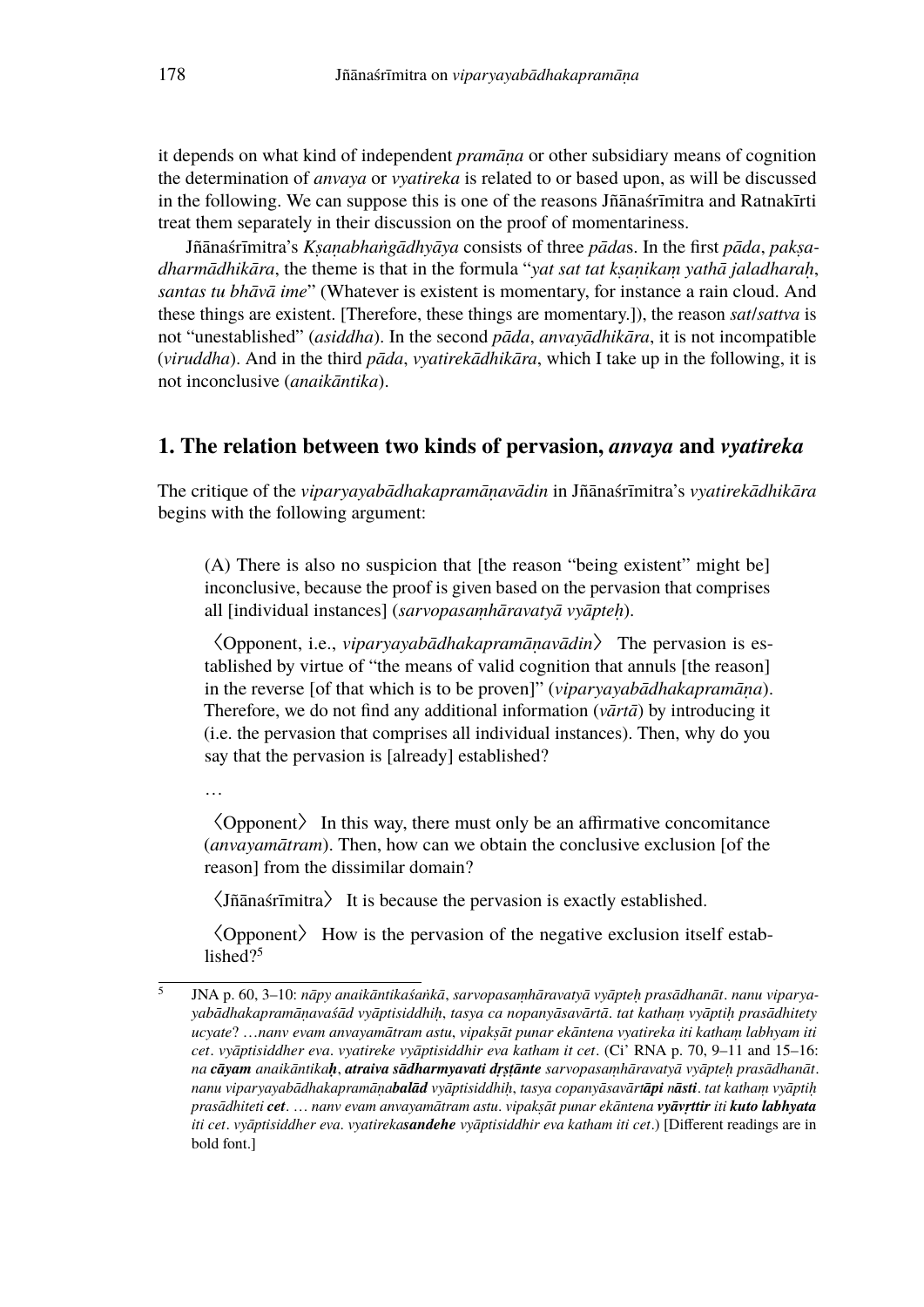From the description above, we first notice that Jñānaśrīmitra evaluates *sarvopasaṃhāravyāpti* in the *anvya-vyatireka* context of their symmetrical roles, while the opponent, *viparyayabādhakapramāṇavādin*, does not.<sup>6</sup> This is one of the crucial points dividing Jñānaśrīmitra's position from that of the *viparyayabādhakapramāṇavādin*. I will come back to this point again in a later section. Jñānaśrīmitra then formally differentiates and defines the two pervasions, *anvayarūpā* and *vyatirekarūpā*.

(B) 〈Jñānaśrīmitra〉 No, the pervasion is in fact of two kinds. One is that which has affirmative concomitance as its essential characteristic (*anvayarūpā*) and is a property of the subjective element (*kartṛdharma*). It is the inevitable presence of that which is to be proven in the property-possessor that has the proving [property]. And the other is that which has negative concomitance as its essential characteristic (*vyatirekarūpā*) and is a property of the objective element (*karmadharma*). It is the inevitable absence of the proving [property] when that which is to be proven is absent. This is because the following is a sound logic: The pervasion is such that the pervader presents there (i.e., in the pervaded) *without fail*, or else the pervaded presents *only* there (i.e., in the pervader).<sup>7</sup>

We do not find any original element in Jñānaśrīmitra's definition of *anvaya-vyāpti* and *vyatireka-vyāpti* except the introduction of the expressions *kartṛdharma* and *karmadharma*. As to these terms, taking the *sādhana-sādhya* relation into consideration, I tentatively interpret *kartṛ* and *karman* as corresponding to *sādhana* and *sādhya*, respectively.<sup>8</sup> If my understanding is correct, then it follows that Jñānaśrīmitra regards a proof as a *kriyā*, of which *sādhana* and *sādhya* are constituent elements. Then, he refers to the relation between *anvaya-vyāpti* and *vyatireka-vyāpti* as follows:

(C) And the establishment of one of these two *inevitably* (*niyamena*) hints at the understanding of the second (i.e., the other). This is because otherwise even one of them cannot be established. The practical activity of the valid means of cognition is carried out only *directly* (*sākṣāt*) with reference to one [of them], and one can gain an understanding of the other as [logically] immediate (*nāntarīyakatayā*). The expression "one [of the two]" is employed just as far as they are [related to each other in this way]. And in such a case, even if suspicion about one of these two arises before a valid means of cognition of the other functions, the suspicion will be expelled by it afterwards. Just as for those who advocate

The relation between VBP and *sarvopasamhāra* has been studied recently by Sakai (2014).

<sup>7</sup> JNA p. 60, 10–13: *a→na*, *dvividhā hi vyāptiḥ*, *anvayarūpā ca kartṛdharmaḥ sādhanavati dharmiṇi sādhyasyāvaśyambhāvo yaḥ*, *vyatirekarūpā ca karmadharmaḥ sādhyābhāve sādhanasyāvaśyamabhāvo yaḥ*, *←a vyāptir vyāpakasya tatra bhāva eva vyāpyasya vā tatraiva bhāva iti nyāyāt*. (a: Ci' RNA p. 70, 17–20: *na*. *dvividhā hi vyāptisiddhiḥ*. *anvayarūpā ca kartṛdharmaḥ sādhanadharmavati dharmiṇi sādhyadharmasyāvaśyambhāvo yaḥ*, *vyatirekarūpā ca karmadharmaḥ sādhyābhāve sādhanasyāvaśyamabhāvo\* yaḥ*.) [Different readings are in bold font.] (*\**Emendation. RNA p. 70, 19: *sādhanasyāvaśyambhāvo*.)

<sup>8</sup> Another interpretation is as follows: Taking the context of the *vyāpaka-vyāpya* relation into consideration, *kartṛ* and *karman* can correspond to *vyāpaka* (i.e., *sādhya*) and *vyāpya* (i.e., *sādhana*), respectively.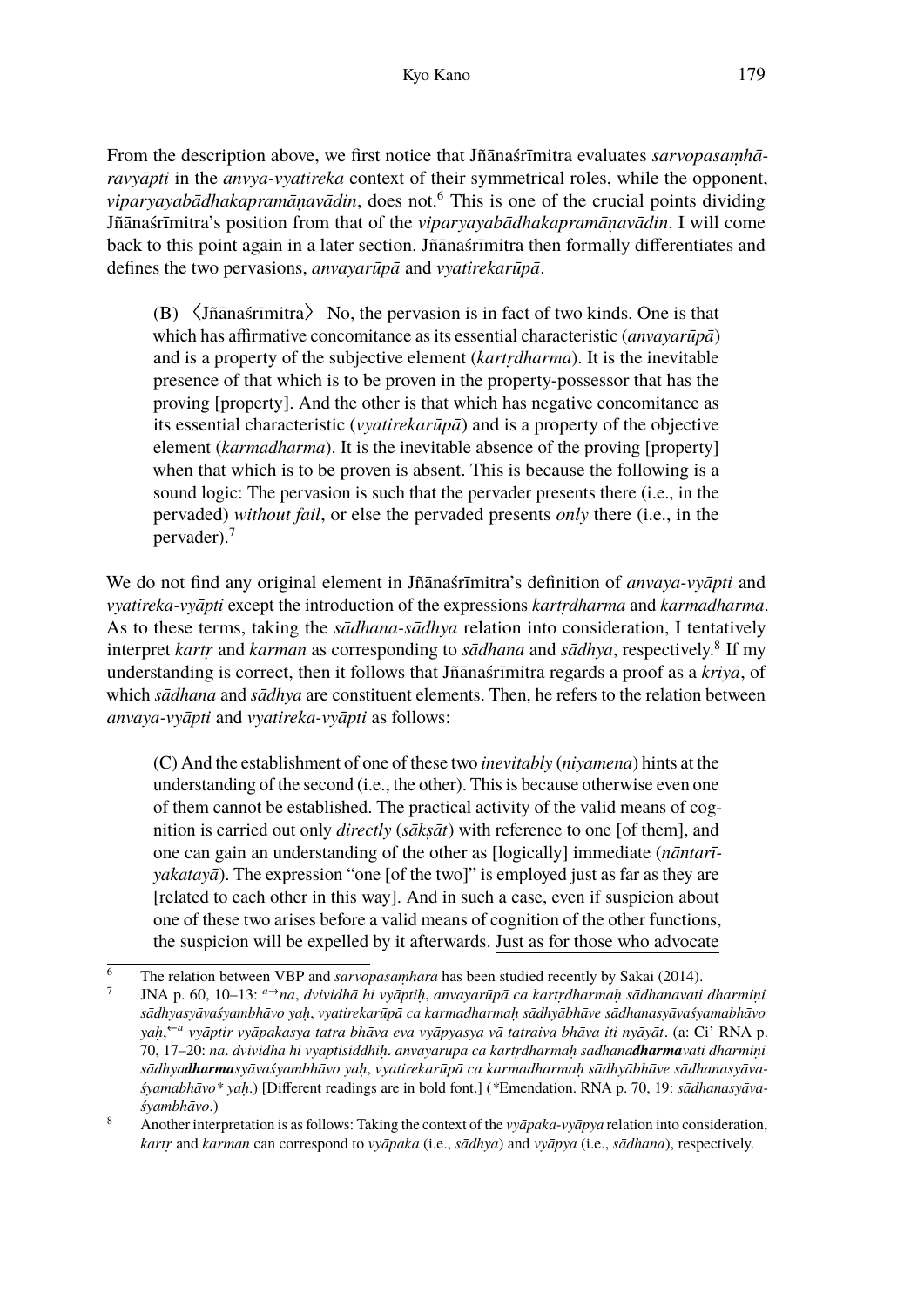"the means of valid cognition that annuls [the reason] in the reverse [of that which is to be proven] (*viparyayabādhakapramāṇavādin*)," affirmative concomitance, even though it is suspected, since the suspicion is expelled by virtue of the conclusive exclusion [of the property] from the dissimilar domain (*vipakṣād ekāntena vyāvṛttibalāt*), concludes that the "being existent," which never happens at all in [the things] that are not momentary, is really restricted by [the property of] momentary perishing.

Accordingly, there is *no difference in content* (*na kaścid arthato bhedaḥ*) between them; viz., the conclusive exclusion of the proving [property] in the absence of [the property] to be proven, and the inevitable concomitance of [the property] to be proven when the proving [property] is present [in the subject of the thesis].<sup>9</sup>

Here Jñānaśrīmitra stresses the incorporation of the understanding of *anvaya* and *vyatireka* into the epistemic process. In the last part of the passage cited above, he says that there is no difference in content between them. Here, we must draw attention to the underlined portion. According to Jñānaśrīmitra's description, the VBP-*vādin* claims that the suspicion of *anvaya* can be expelled by the exclusion [of the property] from dissimilar domain. That is, VBP-*vādin* prioritizes *vyatireka* over *anvaya*.

Jñānaśrīmitra then adds:

(D) As to the function (*vyāpāra*) of the means of valid cognition, however, its practical activity (*vyavahāra*) is of two kinds, *principally* (*mukhyato*) and *implicatively* (*arthatah*).<sup>10</sup>

On the level of daily performance, however, we find two kinds of practical activities of the valid means of cognition, principally (*mukhyato*), or directly (*sākṣāt*), and implicatively (*arthataḥ*), which follows direct cognition as [logically] immediate (*nāntarīyakatayā*). For Jñānaśrīmitra, the difference between *anvaya* and *vyatireka* lies only in the level of practical activity (*vyavahāra*). In Dignāga's system as well as Dharmakīrti's, the relation between *anvaya* and *vyatireka* is sometimes expressed as *arthāpattyā*. <sup>11</sup> If one is proven, the other is automatically understood by *arthāpatti*. That is, either of these two is *logically* implied in the other. Jñānaśrīmitra's expression *arthataḥ* accords with this idea.

…

 $\overline{9}$ JNA p. 60, 13–18 and 61, 2–3: a→*enayoś caikasiddhir niyamena dvitīyapratītim ākṣipati*. *anyathā* ekasyāpy asiddheḥ.<sup>←a</sup> kevalaṃ sākṣād ekatra pramāṇavyāpāro 'nyatra nāntarīyakatayā pratītir iti tāva*taivaikavyapadeśaḥ*. *tathā ca saty ekatra pramāṇapravṛtteḥ pūrvam anyatra saṃśayaḥ pravartamāno'pi paścāt* [*tanyā*?] *tayā nirasyate*. *yathā viparyayabādhakapramāṇavādinām anvayaḥ sandihyamāno 'pi vipakṣād ekāntena vyāvṛttibalāt nirastasaṃśayaḥ paryavasyaty akṣaṇike sarvathā 'nupapadyamāneyaṃ sattā kṣaṇabhaṅganiyataiveti*, *…tasmāt sādhyābhāve sādhanasyaikāntiko vyatirekaḥ*, *sādhane sati sādhyasyāvaśyam anvayo veti na kaścid arthato bhedaḥ*. (a: Ci' RNA p. 70, 19–20: *enayoś caikatarapratītir niyamena dvitīyapratītim ākṣipati*. *anyathaikasyā evāsiddheḥ*.) [Different readings are in bold font.]

<sup>10</sup> JNA p. 61, 3–4: *pramāṇavyāpāras tu mukhyato 'rthataś ceti dvidhā vyavahāraḥ*.

<sup>11</sup> NMu 3a1–3 (Katsura 1981: 71–72): 若有於此一分己成、随説一分亦成能立、若如其聲両義同 許、俱不須説、或由義准一能顕二。 PSṬ (Ms) 178b6 ad PS 4.5: *arthāpattyā vetyādi*. …; PVSV p. 18, 17 (=PVin2, p. 53, 10): *arthāpattyā vānyatareṇobhayapradarśanād iti*.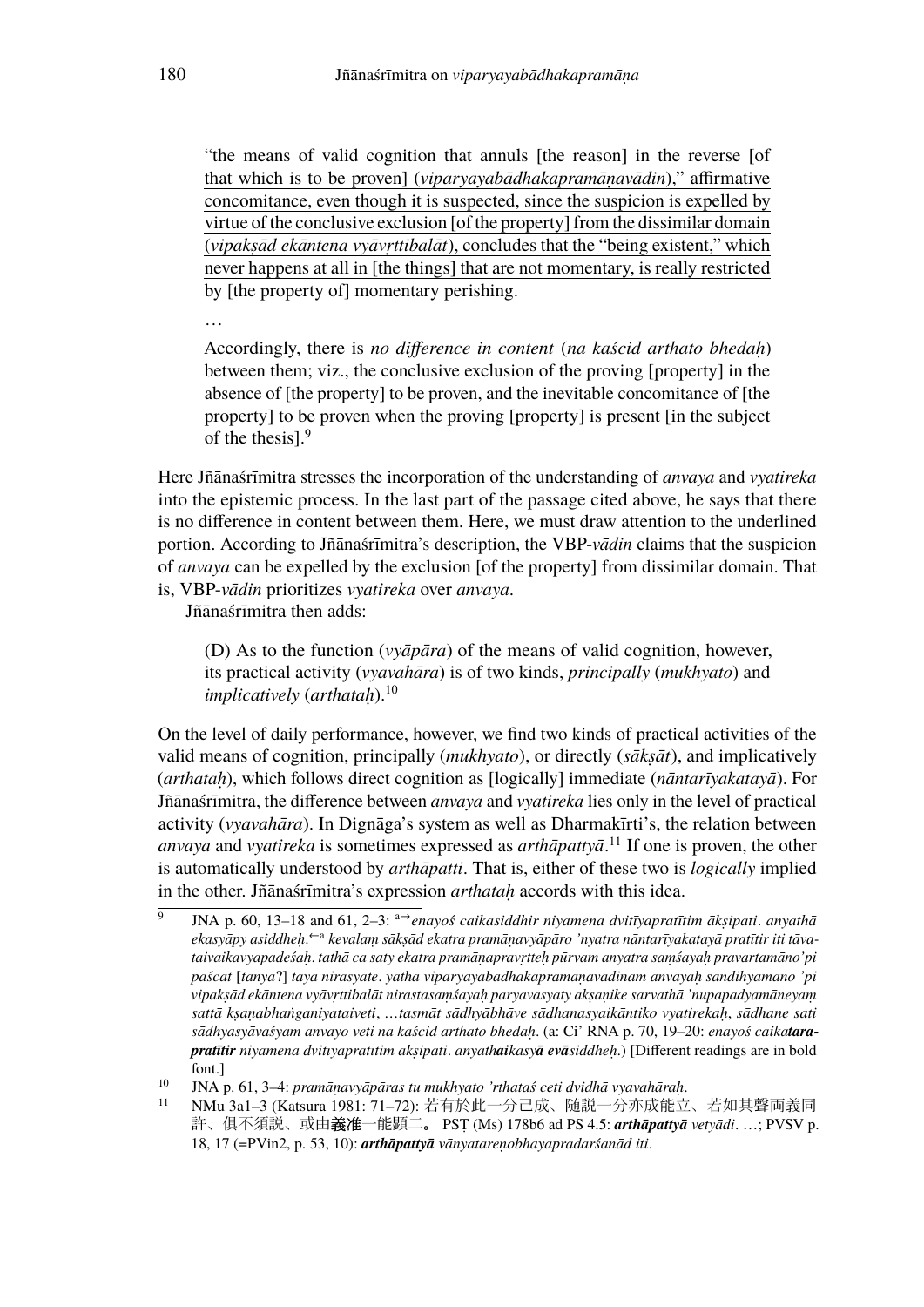## **2.** *sādhakapramāṇa* **and** *viparyayabādhakapramāṇa*

Then Jñānaśrīmitra presents an argument of *sādhaka-* and *viparyayabādhaka-pramāṇa*.

(E) Precisely therefore, in every reasoning, if one seeks "the means of valid cognition that annuls the reverse of that which is to be proven" [and if there is such a means of valid cognition], there is an affirmative concomitance [of the reason] with that which is to be proven, in the case where the proving [property] (i.e., the reason) is present [in the subject of the thesis]. One should know that seeking "the means of valid cognition that establishes [that which is to be proven] (*sādhakapramāṇa*)," is *implied* (*upalakṣita*) by that (i.e., seeking VBP). Furthermore, [when one introduces VBP,] both [of these two *pramāṇa*s, namely, *sādhakapramāṇa* and *bādhakapramāṇa*,] are really *integrated* (*ubhayasaṃgraha eva*) by the term "annulling the reverse" (*viparyayabādhaka*).<sup>12</sup>

If we try to prove the pervasion by VBP, we should know that *sādhakapramāṇa* is *implied* in VBP, and accordingly, we should know that both *pramāṇa*s are *integrated* in the concept *bādhakapramāṇa*. The *ubhaya* of *ubhayasaṃgraha* can also be interpreted as *anvaya* and *vyatireka*, but it seems more likely that Jñānaśrīmitra regards *sādhakapramāṇa* as corresponding to *anvaya* and *bādhakapramāṇa* to *vyatireka*. The above-quoted passage, however, throws into question any simple opposition between adopting *sādhakapramāṇa* and adopting *bādhakapramāṇa*. Though the two positions are ostensibly opposed, his argument makes little distinction between them. Rather, he seems to take an integrative or synthetic stance toward *sādhakapramāṇa*(*vādin*) and *viparyayabādhakapramāṇa*(*vādin*), even if he thinks one of them is *prior to* the other in a particular case. Then, the question arises what kind of *pramāṇa* is intended by the term *sādhakapramāṇa*? We can surmise that Jñānaśrīmitra's answer is given in the subsequent discussion, so let us examine what follows.

## **3. Two kinds of** *viparyayabādhakapramāṇa*<sup>13</sup>

Jñānaśrīmitra continues by explaining the latter position:

(F) In fact, with reference to the pervasion that has negative concomitance as its essential characteristic, [there is a means of valid cognition which] *annuls the proving* [*property*] *in the reverse of that which is to be proven*. (In the proof of momentariness, it annuls "being existent" in those that are not momentary.) With reference to [the pervasion] that has affirmative concomitance as its essential characteristic, on the other hand, it *annuls* "*the reverse of that which is*

<sup>12</sup> JNA p. 61, 4–6: *ata eva yatra yatra sādhyaviparyaye bādhakapramāṇaparyeṣaṇā*, *tatra sādhane sati sādhyānvayaḥ*, *sādhakapramāṇaparyeṣaṇāpi tayopalakṣitā veditavyā*. *viparyayabādhakaśabdena punar ubhayasaṃgraha eva*.

<sup>&</sup>lt;sup>13</sup> At the last Dharmakīrti conference in 2005, Shiraishi drew attention to this passage. Regretfully, his paper, titled "Jñānaśrīmitra's two interpretations of *bādhakapramāṇa*" was not included in the proceedings of the conference, *Religion and Logic in Buddhist Philosophical Analysis*, 2011.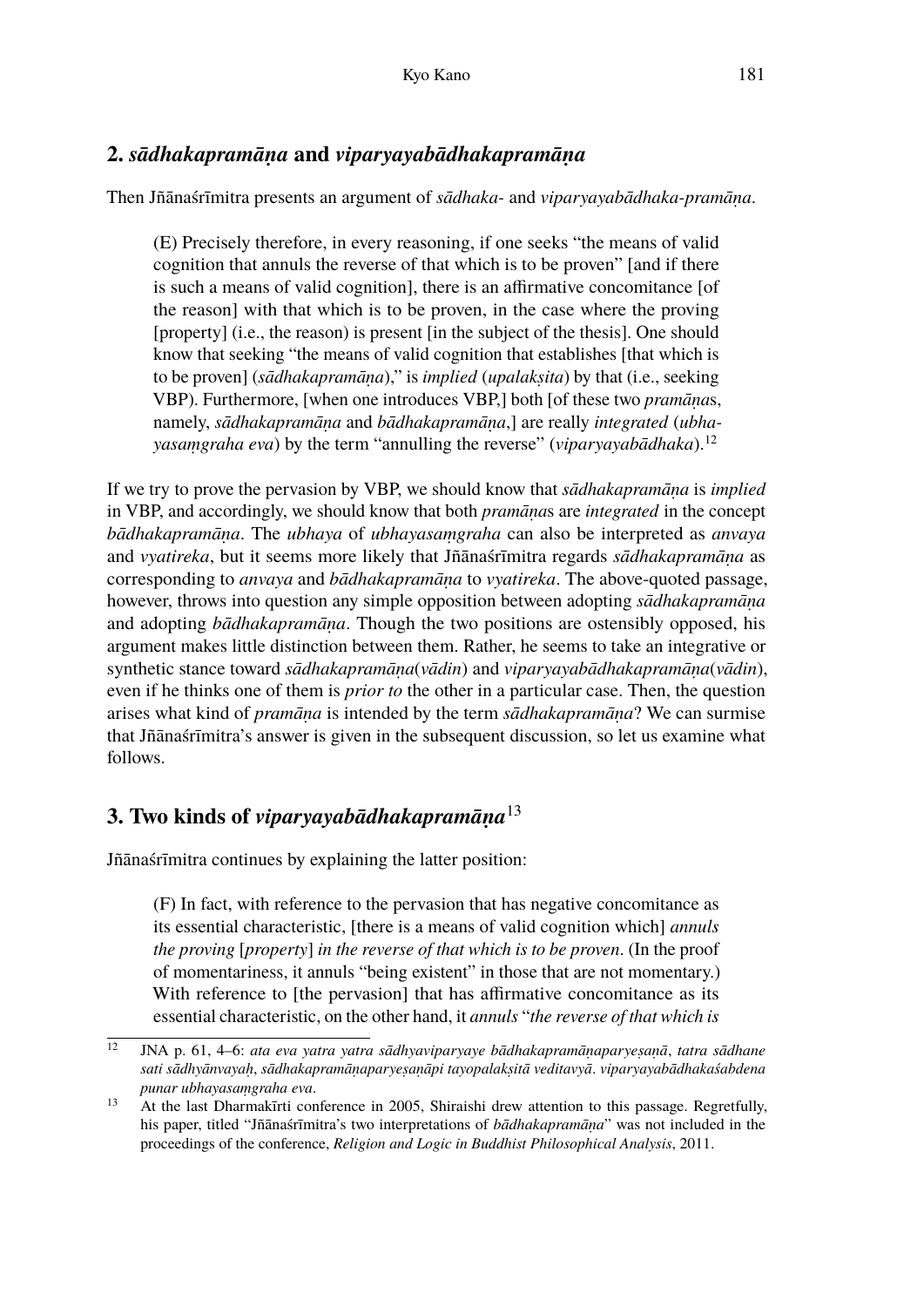*to be proven*" [*in the proving property*] *in the case where the proving property is present* [in the subject of the thesis]. (*anvayarūpāyāṃ tu sādhyaviparyayasya bādhakaṃ sādhane satīti*) (It annuls "not being momentary" in those that are existent.) If these two [kinds of VBP] are absent (*ubhayābhāve*), the inevitable connection of the proving [property] with that which is to be proven would be impossible. The above is intended. $14$ 

According to Jñānaśrīmitra's understanding, VBP proves not only *vyatireka* but *anvaya* as well, that is, it can be introduced in two ways. Furthermore, for *anvaya*, VBP annuls "the reverse of that which is to be proven" in the proving [property]. This is a new interpretation of the *viparyayabādhakapramāṇa*.

As is well known, in his *Hetubindu*, Dharmakīrti first refers to '*sādhyaviparyaye hetoḥ bādhakapramāṇa*' as follows:

*anvayaniścayo 'pi svabhāvahetau sādhyadharmasya vastutas tadbhāvatayā sādhanadharmabhāvamātrānubandhasiddhiḥ*. *sā sādhyaviparyaye hetor bādhakapramāṇavṛttiḥ*. *yathā yat sat tat kṣaṇikam eva*, *akṣaṇikatve 'rthakriyāvirodhāt tallakṣaṇaṃ vastutvaṃ hīyate*. 15

From the description, it is ambiguous whether or not Dharmakīrti was conscious of the relation between '*sādhyaviparyaye hetor bādhakapramāṇa*' and the proof of *anvayavyāpti* or *vyatireka-vyāpti*. It seems that Dharmakīrti introduced '*sādhyaviparyaye hetor bādhakapramāṇa*' as a subsidiary method for supporting the establishment of the inevitable connection of *anvaya*, stated as *anvayaniścayo 'pi*, but remained strongly conscious of the logical equality of *anvaya* and *vyatireka*, an equality that is presupposed by the relation of the contradiction (*virodha*) between *sādhya* and *sādhya-viparyaya*. Logically, it is clear that '*sādhyaviparyaye hetor* (i.e., *sādhanasya*) *bādhakapramāṇa*' can be understood as expressing *vyatireka*, since it proves that where *sādhyaviparyaya* is present, that is, where *sādhya* is absent, *hetu* is absent.

According to Jñānaśrīmitra's understanding, however, VBP also annuls "the reverse of that which is to be proven" in the proving [property] (*sādhane sādhyaviparyayasya bādhakapramāna*).<sup>16</sup> This is a new interpretation of VBP, based on the interpretation

<sup>14</sup> JNA p. 61, 6–8: *vyatirekarūpavyāptau hi sādhyaviparyaye bādhakaṃ sādhanasya*, *anvayarūpāyāṃ tu sādhyaviparyayasya bādhakaṃ sādhane satīti*. *tadubhayābhāve sādhanasya sādhyapratibandhānupapattir ity ayam arthaḥ*. Cf. Shiraishi 2005: 6ff.

<sup>15</sup> HB p. 4\*, 5–7. Skt. is reconstructed by Steinkellner. "Die Feststellung des gemeinsamen Vorkommens (*anvayaḥ*) ferner besteht beim Eigenwesen als dem Grund in dem Nachweis, daß die zu beweisende Beschaffenheit sich an das bloße Vorhandensein der beweisenden Beschaffenheit anschließt, weil [die zu beweisende Beschaffenheit] der Sache nach das Eigenwesen (*bhāvaḥ*=*svabhāvaḥ*) von etwas ist [das zugleich die beweisende Beschaffenheit zu seinem Eigenwesen hat]. Dieser [Nachweis] besteht im Auftreten eines Erkenntnismittels (*pramāṇam*), das den Grund im Gegenteil des zu Beweisenden aufhebt. Z.B.: Was seiend ist, das is ausschließlich augenblicklich; wäre es nicht augenblicklich, würde es, da [die Nichtaugenblicklichkeit] mit der Wirksamkeit in Widerspruch steht, die Dingheit verlieren, da [die Dingheit eben] durch diese [Wirksamkeit] bestimmt ist." (Steinkellner 1967: 37)

<sup>16</sup> We should also not overlook the expression *sādhane sati*. The expression is presumably intended for those who claim that *pakṣadharmatā* is not necessarily required, such as Ratnākaraśānti. AVS p. 86, 2–4: *bādhakāt sādhyasiddhiś ced vyartho hetvantaragrahaḥ*. *bādhakāt tadasiddhiś ced vyartho dharmyantaragrahaḥ*.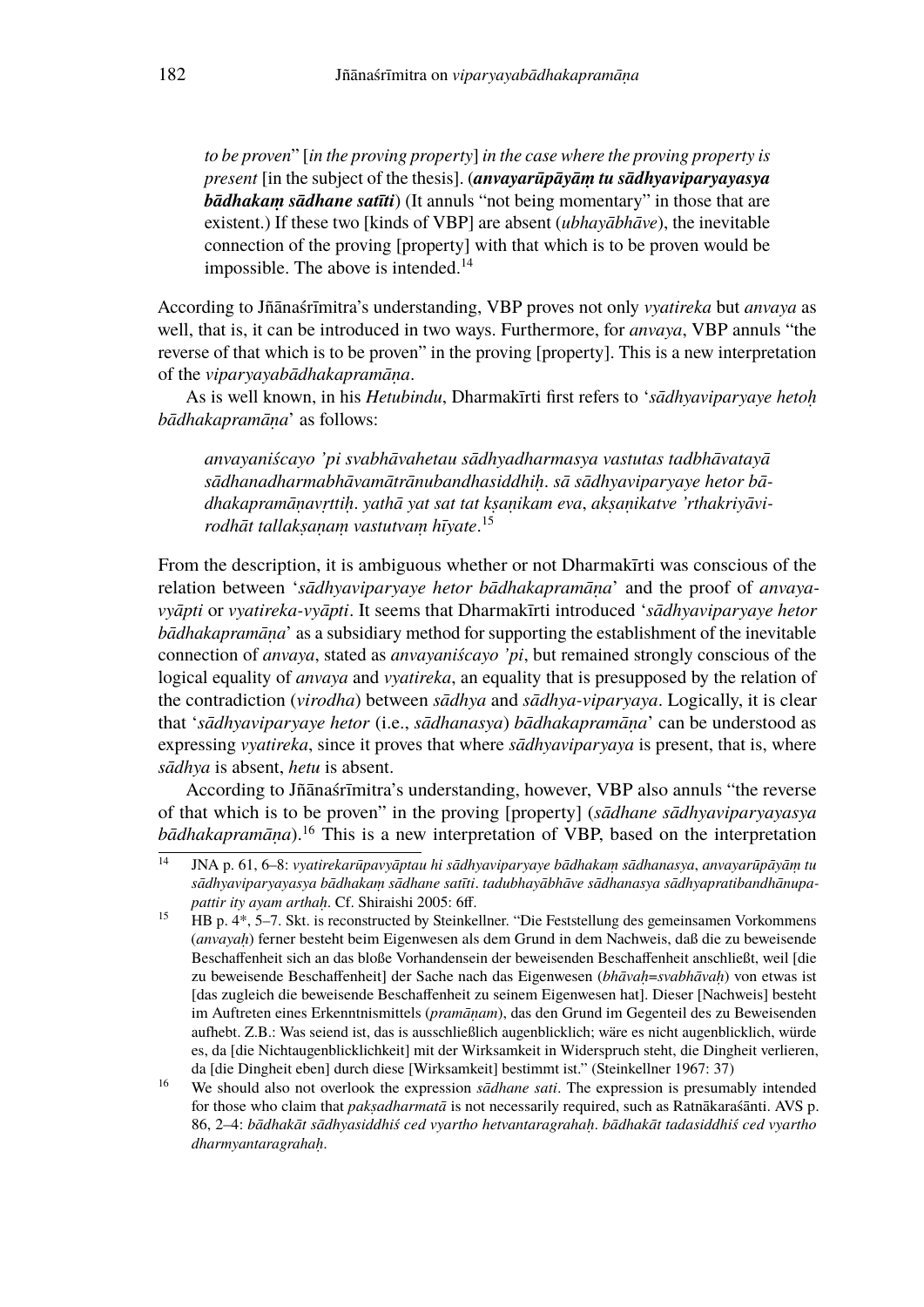of the compound (*viparyayabādhakapramāṇa*) as a genitive *tatpuruṣa* (hereafter VBP2), which is in contrast to the original interpretation of the compound as a locative *tatpurusa* (hereafter  $VBP_1$ ). According to Jñānaśrīmitra, at least,  $VBP_1$  annuls the reason "being" existent" (i.e., *hetos*) in "those that are not momentary" (i.e., *sādhyaviparyaye*). That is, VBP<sup>1</sup> *principally* or *directly* proves that if something is not momentary, it is non-existent, namely, *vyatireka*. It also proves that if a subject of a thesis is existent, it is momentary; that is, it proves *anvaya indirectly*, because being momentary and not being momentary are contradictory (*virodha*). In the second new interpretation, however, VBP<sub>2</sub> annuls "being not momentary" (i.e., "the reverse of that which is to be proven") in that which "is existent" (i.e., the proving property). It proves *principally* or *directly* that if a subject of a thesis is existent, it is momentary, that is, *anvaya*. Therefore, according to his understanding, not only *vyatireka* but also *anvaya* can and should be proven by  $VBP (VBP<sub>1</sub>/VBP<sub>2</sub>)$ . In the descriptions above, however, we do not concretely find both of these *bādhakapramāṇa*s, such as *vyāpakānupalabdhi* introduced by Dharmakīrti and other logicians.<sup>17</sup> Moreover, in the above passage, Jñānaśrīmitra emphasizes not only the logical equivalence of *anvaya* and *vyatireka*, but the methodological equivalence of *sādhakapramāṇa* and *bādhakapramāṇa* as well. By *ubhayābhāve* does he indicate that both of these VBPs are necessary? In the next paragraph, he states, "Those who present a proof should seek for both of these (i.e., *anvaya* and *vyatireka*) alternatively (*vikalpena*)." In other words, if one wants to prove a pervasion by VBP, one should introduce not only  $VBP_1$  but also  $VBP_2$ , which principally establishes the *anvaya* relation. It is likely that what he really wants to emphasize is the latter,  $VBP<sub>2</sub>$ .

He continues:

(G) Otherwise, even though one cannot directly (*sākṣāt*) obtain the means of valid cognition that determines negative concomitance, if one shows a means of valid cognition that establishes the inevitability of the affirmative concomitance (*anvayaniyama*) of the proving [property] with that which is to be proven, then what is its (=the proving property's) inevitable connection with reference to the establishment of that which is to be proven? It is because [the means of valid cognition that establishes the inevitability of the affirmative concomitance] hints at the ability of negative concomitance as well (that is, there is no inevitable connection of affirmative concomitance that is independent from the ability of negative concomitance.)<sup>18</sup>

<sup>17</sup> Cf. Steinkellner 1982: 2; 1991: 318. After Dharmakīrti, for instance: HBṬ p. 44, 24: *etac ca bādhakaṃ pramāṇaṃ vyāpakānupalabdhirūpam uttaratrāvasaraprāptaṃ svayam eva vakṣyati*. VNṬ p. 10, 27–28: *idam uktaṃ bhavati*. *vyāpakānupalabdhir eva sahabhāvaṃ bādhate hetoḥ sādhyābhāvena*. RNA p. 83, 8: *na ca viruddhānaikāntikate*, *vyāpakānupalambhātmanā viparyaye bādhakapramāṇena vyāpteḥ prasādhanāt*. TBh(M) (Kajiyama 1966: 115, n. 309) … *zhes pa khyab byed mi dmigs pa'i mtshan nyid can bzlog pa la gnod pa can gyi tshad mas* (*… iti vyāpakānupalabdhilakṣaṇa*(/ *rūpa*)*viparyayabādhakapramāṇena…*) [This part is dropped in the Sanskrit text to which we have access. The Sanskrit above has been reconstructed by Kajiyama.]

<sup>18</sup> JNA p. 61, 8–10: *anyathā vyatirekaniścāyakapramāṇasya sākṣād alābhe 'pi yadi sādhanasya sādhyenānvayaniyamaprasādhakaṃ pramāṇam upadarśayet*, *kas tasya sādhyasiddhau pratibandho vyatirekasyāpi\* sāmarthyākṣepāt*. [\*Corrected with Ms.; JNA: *vyatirekasyānvayasyāpi*.] Concerning the last part, various readings are possible. The difference in the interpretation of the sentence lies in the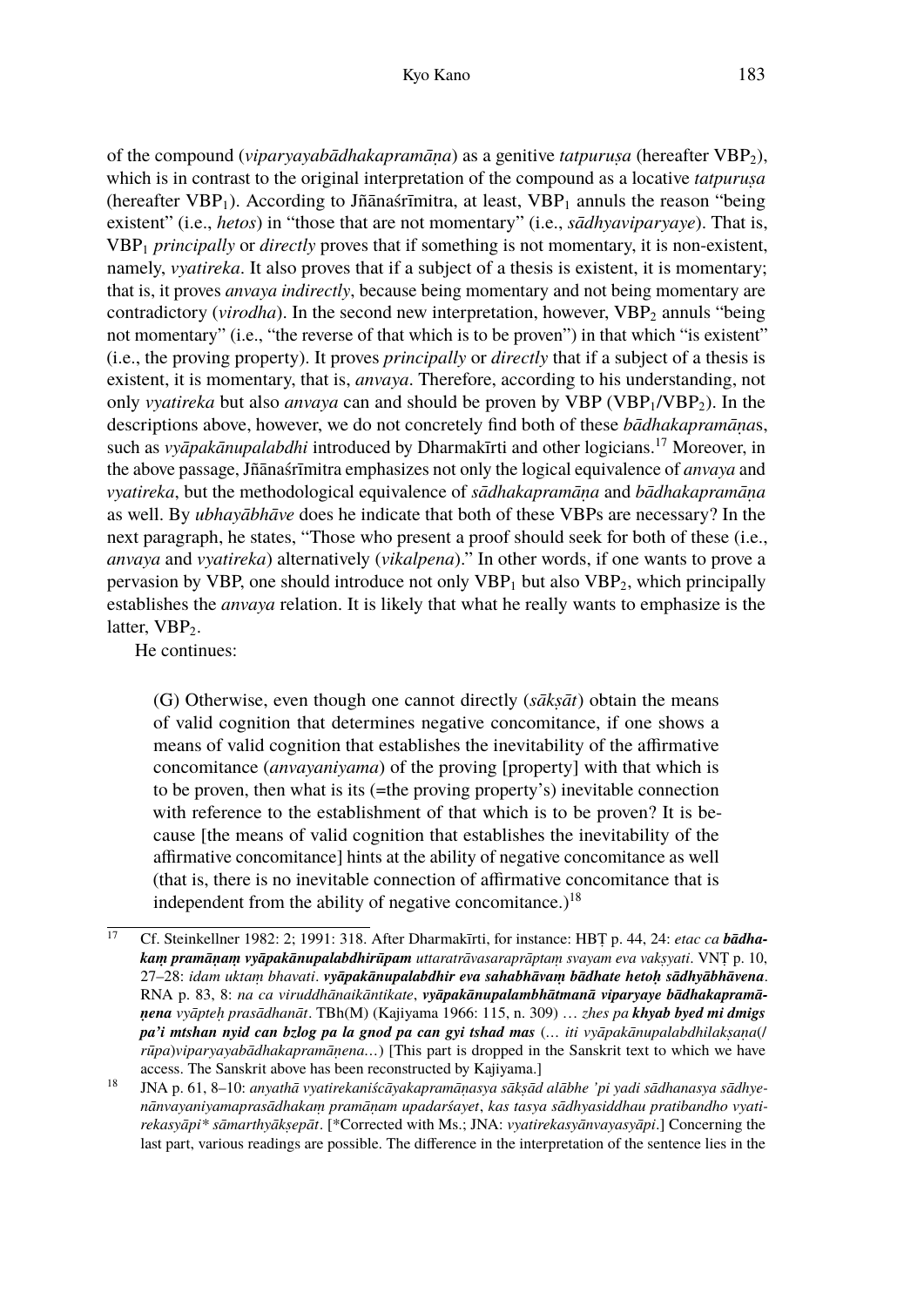Otherwise [that is, if the means of valid cognition that establishes the inevitability of the affirmative concomitance is only able to establish affirmative concomitance, irrespective of the inevitability of negative concomitance], it would ensue that the proof formulation of similarity should not really be presented, since the proof does not directly express [the inevitability of] negative concomitance.

Accordingly, even though [an inevitable connection], the ability of which one can understand, does not have negative concomitance as its essential characteristic, exactly insofar as "wherever the proving [property is present], that which is to be proven [is also present]" [is the essence of pervasion], if there is the proving [property in the subject of the thesis], a wise person who is provided with the expectation of that which is to be proven [being established] achieves his purpose.

This is because, in fact, when the proving [property] is present [in the subject of the thesis], even if [a property that is to be proven] is absent when it (i.e., the proving property) is absent, if the [property] that is to be proven is *inevitably* present when it (i.e., the proving property) is present, then it is fruitful to accept the proof. Hence, a proponent who presents a proof should *seek even for both of these* (i.e., *anvaya* and *vyatireka*) *alternatively* (*vikalpena*), and even in either of these styles [a proof] which is established by a means of valid cognition must be shown by a proponent. In the proofs of the opponent, however, even an affirmative concomitance as having inevitability, is really difficult to be obtained, as a negative concomitance is. We should know in this way. $^{19}$ 

From the above description, the position of the opponent, the *viparyayabādhakapramāṇavādin*, seems to be that VBP should be introduced for the proof of *vyatireka* and it is the only way to prove the pervasion, while Jñānaśrīmitra equates VBP of *vyatireka* with that of *anvaya*, which is the substance of his new interpretation. Here, Jñānaśrīmitra claims that it is needless to state both of the means of valid cognition that prove *anvaya* and *vyatireka*; that the statement of either one is enough because they are logically connected to each other. Therefore, if the pervasion of *anvaya* is proven, it is unnecessary to state the proof of *vyatireka*.

The final statement above is particularly noteworthy. Jñānaśrīmitra points out a disadvantage in the opponent's view: according to the opponent's proof by VBP, the relation between *anvaya* and *vyatireka* is not clear. The point of his criticism lies not in VBP<sub>1</sub> itself

understanding of "*tasya sādhyasiddhau*" [*tasya*: (a) *sādhanasya*, (b) *pramāṇasya*; *sādhyasiddhau*: (a) when … is proven, (b) with reference to *sādhyasiddhi*].

<sup>19</sup> JNA p. 61, 11–17: *anyathā sādharmyaprayogo 'nupādeya eva syāt*, *sākṣād vyatirekānupadarśanāt*. *tad yadi sāmarthyagamyo 'pi na vyatirekātmā*, *tadā 'pi yatra yatra sādhanaṃ tatra tatra sādhyam itīyataiva sādhane sati sādhyapratyāśāprayuktaḥ kṛtī kṛtārthaḥ*. *tadabhāve 'bhāviny api hi sādhane sati yadi tadbhāve 'vaśyaṃbhāvi sādhyaṃ tadā phalitaḥ sādhanasvīkāraḥ*. *tasmāt sādhanavādinā dvayam api paryeṣaṇīyaṃ vikalpena*, *vādinā caiko 'pi prakāraḥ pramāṇasiddha upadarśayitavyaḥ*, *parasādhaneṣu ca vyatirekavad anvayo 'pi niyamavān durlabha eveti veditavyam*.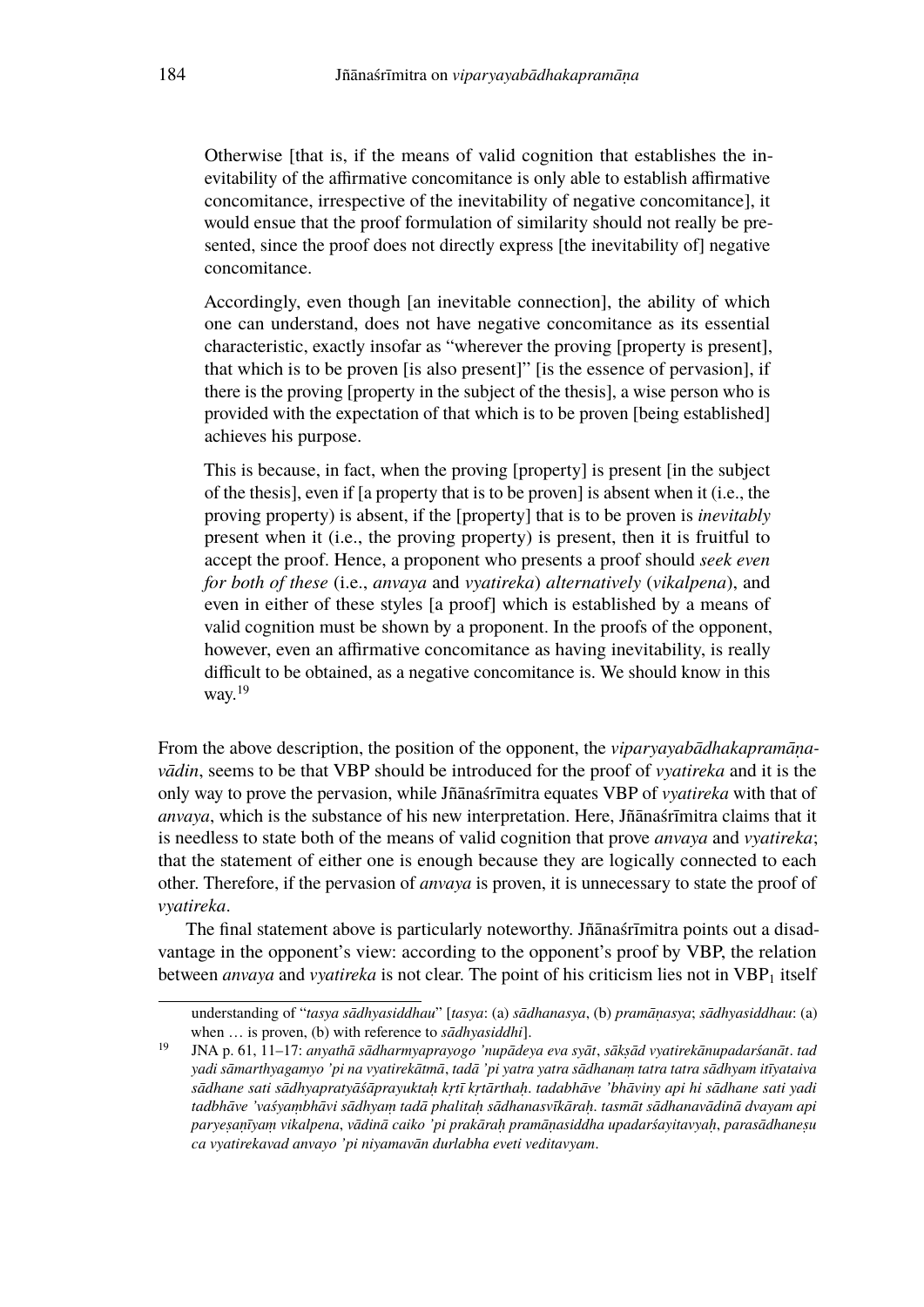as a methodical device, but in the opponent's position whereby the proof of *vyatireka* by  $VBP<sub>1</sub>$  is the one and only way to prove a pervasion.

According to Jñānaśrīmitra's understanding, the difference between his position and that of the VBP-*vādin* is as follows:

|           | viparyayabādhakapramānavādin                                         | Jñānaśrīmitra's interpretation of viparyaya-<br>bādhakapramāna                |
|-----------|----------------------------------------------------------------------|-------------------------------------------------------------------------------|
| anvaya    |                                                                      | sādhane sādhyaviparyayasya bādhakapra-<br>$m\bar{a}na$ (VBP <sub>2</sub> ) or |
| yyatireka | sādhyaviparyaye hetoh bādhaka-<br><i>pramāna</i> (VBP <sub>1</sub> ) | sādhyaviparyaye hetoh bādhakapramāna<br>(VBP <sub>1</sub> )                   |

We can say that the position of the opponent, *viparyayabādhakapramāṇavādin*, is a propounder who claims  $VBP_1$  has the exclusive ability to establish pervasion only through proving the *vyatireka-vyāpti* by VBP1. Meanwhile, Jñānaśrīmitra regards VBP (VBP1/ VBP2) as having the synthetic ability to prove pervasion.

### **3. Priority of** *prasaṅga* **and** *prasaṅgaviparyaya*

Jñānaśrīmitra continues:

(H) However, for us, with reference to the discussed proof, affirmative concomitance with inevitability (*niyamavān anvayaḥ*) is really shown by *prasaṅga* and *prasaṅgaviparyaya prior* [to other means of valid cognition] (*paurastyābhyāṃ*). And even if both are applied to the cloud presented as a similar example, if one thing  $(A_1)$  has the essential property of creating another  $(B_1)$ , the former  $(A_1)$  inevitably produces the latter  $(B_1)$ , and one thing  $(A_2)$  does not produce another  $(B_2)$ , then the former  $(A_2)$  does not have the essential property of creating the latter (B<sub>2</sub>). Thus, [*anvaya* and *vyatireka*], which are functioning in this way, show that all [entities], indeed, that are endowed with the ability of activity (*kriyāśaktiyuktaṃ*) are restricted to being momentary. Therefore, comprising all cases (*sarvopasaṃhāro*) is the ground for hinting at negative pervasion (*vyatirekākṣepabījam*),<sup>20</sup> such as smoke and the like.<sup>21</sup>

<sup>20</sup> As to the usage of *ākṣepa* in the context of the relation between *anvaya* and *vyatireka*, see RNA 67.4: *ākṣiptavyatirekā yā vyāptir anvayarūpiṇī* / *sādharmyavati dṛṣṭānte sattvahetor ihocyate* // [The pervasion that has *anvaya* as its essential characteristic and by which [its] *vyatireka* is hinted at *…*]; 83.4: *vyatirekātmikā vyāptir ākṣiptānvayarūpiṇī* / *vaidharmyavati dṛṣṭānte sattvahetor ihocyate* // [The pervasion that has *vyatireka* as its essence and has the essential characteristic that [its] *anvaya* is hinted at … ] It seems that these two verses, which appear at the beginning of each chapter of Ratnakīrti's *Kṣaṇabhaṅgasiddhi*, in the *anvaya* and *vyatireka* chapters, respectively, and have symmetrical construction, were composed by the author (Ratnakīrti or someone else) (see Woo 1999: 141), being strongly conscious of the discussion of the relation between *anvaya* and *vyatireka*, which Jñānaśrīmitra makes here.

<sup>21</sup> JNA p. 61, 18–22: *asmābhis tu prakṛtasādhane niyamavān anvayaḥ prasaṅgaviparyayābhyāṃ paurastyābhyāṃ darśita eva*, *tau ca yady api sapakṣiīkṛte jalabhṛti pravartitau*, *tathāpi yo yatkaraṇasvabhāvaḥ*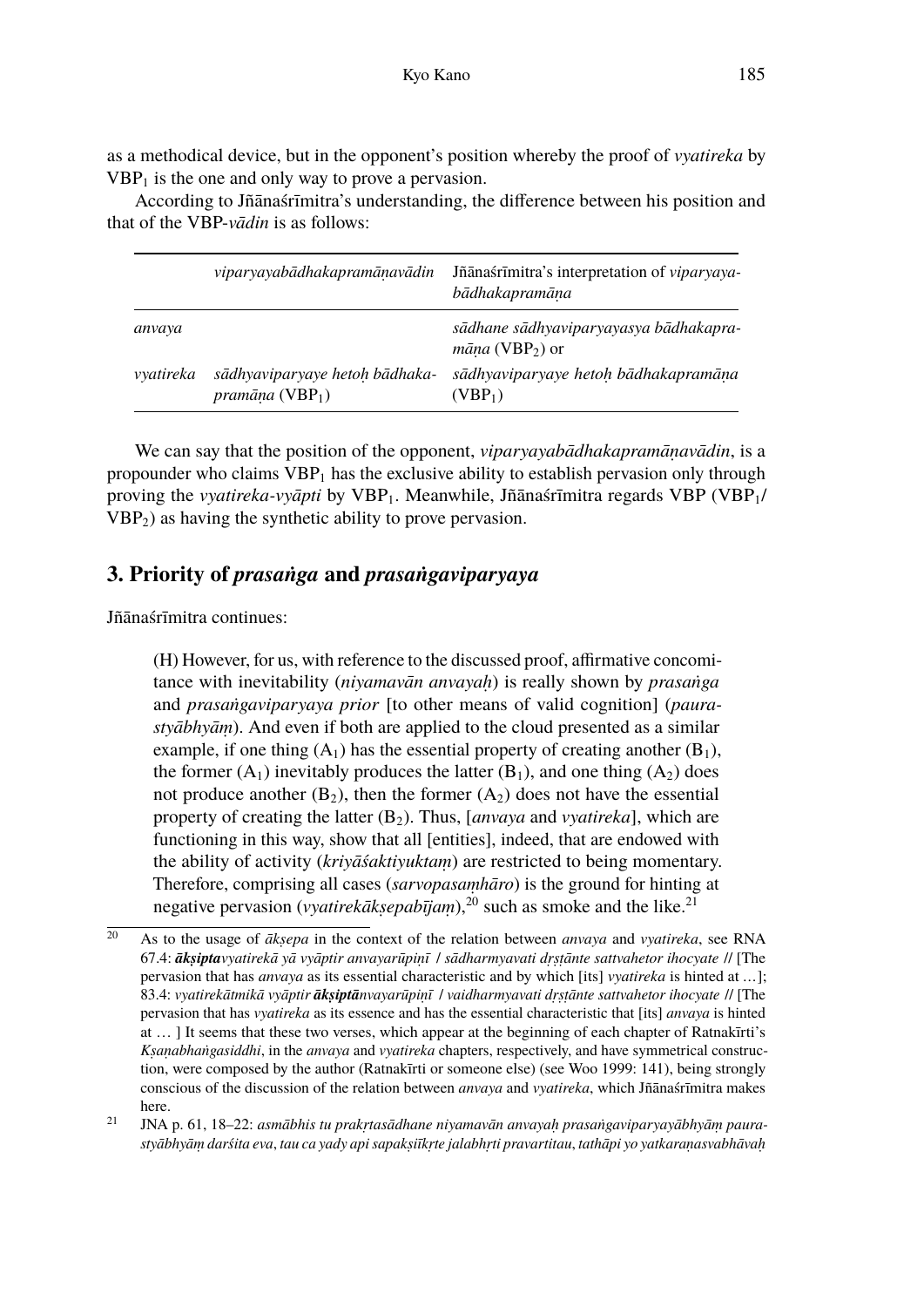Against the VBP-*vādin*, Jñānaśrīmitra argues for the inevitability of the affirmative concomitance (*anvayaniyama*) first and foremost through *prasaṅga* and *prasaṅgaviparyaya*. In the above statement, the first point to note is the expression *paurastyābhyāṃ*; the second is that the statement is not concerned with pervasion in general, including *vyatireka*(-*niyama*), but only with *anvayaniyama*. As to the first point, the term *paurastya* means "prior to," "first," or "preceding," which suggests that he does not necessarily exclude the logic of VBP, but insists only that *prasaṅga* and *prasaṅgaviparyaya* should be introduced before introducing VBP. That is, for Jñānaśrīmitra, *prasaṅga* and *prasaṅgaviparyaya* are enough for establishing affirmative concomitance with reference to the proof of momentariness, whereas the VBP-*vādin* considers VBP to be the sole means for establishing the pervasion. Moreover, the "comprising [of] all [individual instances] (*sarvopasaṃhāro*)" as a concept having a connecting function between *anvaya* and *vyatireka* is highly esteemed by Jñānaśrīmitra. According to him, "if *anvaya* is established by *prasaṅga* and *prasaṅgaviparyaya*," *sarvopasaṃhāra* is regarded as "the grounds for hinting at negative pervasion (*vyatirekākṣepabījaṃ*)," whereas the VBP-*vādin* does not make much of this. The VBP-*vādin*'s low evaluation of *sarvopasaṃhāra* suggests that, according to his/their view, *vyatireka* can be proven independently (concerning each subject of the thesis) as having inevitability and is sufficient for establishing a pervasion.

As mentioned at the beginning of this paper, the basic difference between Jñānaśrīmitra and the VBP-*vādin* is the evaluation of efficacy of the proof based on the pervasion that comprises all [individual instances] (*sarvopasaṃhāravyāpti*). The opponent, the VBP*vādin*, apparently takes a negative stance toward *sarvopasaṃhāravyāpti*. On this point it is likely that the opponent, the VBP-*vādin*, is not Ratnākaraśānti, because Ratnākaraśānti takes a positive stance toward the significant role of the *sarvopasaṃhāravyāpti* for the proof of momentariness and his *antarvyāpti-*theory. He says, for instance, "as this pervasion comprises all [individual instances], it depends upon the universal,"<sup>22</sup> and, "for pervasion comprising all [individual instances] is in fact an *indispensable constituent* (*aṅga*) of the establishment of that which is to be proven."<sup>23</sup>

### **4. Priority of** *anvaya* **over** *vyatireka*

Furthermore Jñānaśrīmitra argues:

(I) Then, in this way, [the essence of] the pervasion [is that] "the pervading [property] is inevitably present in those which have the [property of being] pervaded." And the establishment of momentary perishing cannot be repudiated on account of the efficacy itself of the reason "being existent" brought about by such a pervasion as that which has affirmative concomitance as its essential characteristic (*anvayarūpā*) and which is a property of the subjective element. Thus, it is considered "*what is the use of introducing the means of*

*sa taj janayaty eva*, *yo yan na janayati na sa tatkaraṇasvabhāvaḥ*, *ity evaṃ pravartamānau sarvam eva kriyāśaktiyuktaṃ kṣaṇikatve niyataṃ darśayata iti sarvopasaṃhāro vyatirekākṣepabījaṃ dhūmādivat*.

<sup>22</sup> AVS p. 64, 4: *sā ca sarvopasaṃhārāt sāmānyam avalambate* /

<sup>23</sup> AVS p. 66, 3: *sarvopasaṃhāravatī hi vyāptiḥ sādhyasiddher aṅgam*.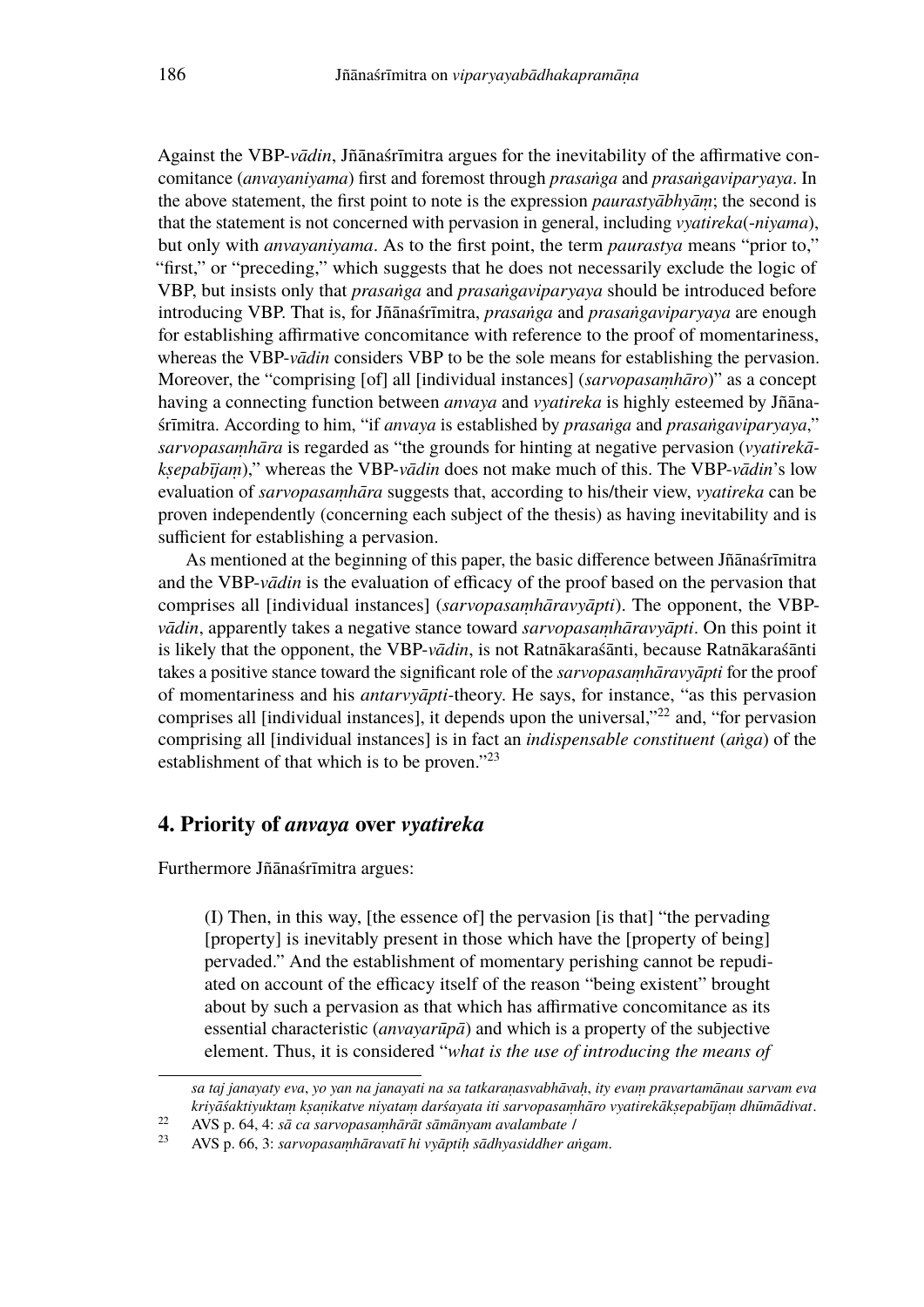*valid cognition that annuls* [*the proving property*] *in the reverse* [*of that which is to be proven*] *in this case*? (*kim atra viparyaye bādhakapramāṇopanyāseneti*)" Precisely for this reason, even the impossibility of introducing this (=the means of valid cognition that annuls [the proving property] in the reverse [of that which is to be proven]) does not hurt [the inference].

This is because *that which is to be proven is established by* [*the means of valid cognition*] *that annuls nothing but* [*the existence of* ] *the reverse* [*of that which is to be proven in the proving property*] (*viparyayasyaiva bādhakena*). Even in the texts of our tenets, … , the pervasion that has affirmative concomitance as its essential characteristic (*anvayarūpā*) is established in detail, appearing as excluding the inconclusiveness [of the proving property], as with seeds and the like…<sup>24</sup>

|           | Viparyayabādhakapra-<br>mānavādin                                 | Jñānaśrīmitra's interpretation<br>of viparyayabādhakapramāna                      | Jñānaśrīmitra's position                                                                                               |
|-----------|-------------------------------------------------------------------|-----------------------------------------------------------------------------------|------------------------------------------------------------------------------------------------------------------------|
| anvaya    |                                                                   | sādhane sādhyaviparyayasya<br>$b\bar{a}dhakapram\bar{a}na$ (VBP <sub>2</sub> ) or | prasanga and prasangavi-<br>$paryaya (=?)$<br>sādhane sādhyaviparya-<br>bādhakapramāna<br>yasya<br>(VBP <sub>2</sub> ) |
| vyatireka | sādhyaviparyaye hetoh<br>bādhakapramāna<br>$(VBP1)$ (independent) | sādhyaviparyaye hetoh bādha-<br>kapramāna (VBP <sub>1</sub> )                     |                                                                                                                        |

Here we see Jñānaśrīmitra's efforts to defend the affirmative relation, namely, *anvaya*.

## **5. Concluding remarks**

A cursory glance at the passages cited above seems to suggest that Jñānaśrīmitra criticizes the VBP maintained by the VBP-*vādin*. A detailed examination of the passage as a whole, however, leads us to the conclusion that the difference between his position and that of the VBP-*vādin* lies, in fact, above all in their evaluation of *sarvopasaṃhāravyāpti* rather than of VBP itself. Both of these issues are, of course, closely related to each other, at least in Jñānaśrīmitra's theory. The VBP-*vādin*'s low evaluation of *sarvopasaṃhāravyāpti* suggests that the VBP-*vādin* is not Ratnākaraśānti, because Ratnākaraśānti takes a positive stance toward the significance of the *sarvopasaṃhāravyāpti*. Secondly, with reference to VBP itself, Jñānaśrīmitra claims the priority of *prasaṅga* and *prasaṅgaviparyaya* over VBP, whereas for the VBP-*vādin* VBP<sub>1</sub> is the only way to establish pervasion. Here Jñānaśrīmitra tries to

<sup>24</sup> JNA p. 63, 10–14: *tad evaṃ vyāptir vyāpakasya vyāpyavati bhāva eveti kartṛdharmānvayarūpavyāptisaṃpāditasāmarthyād eva sattvahetoḥ kṣaṇabhaṅgasiddhir apratihateti kim atra viparyaye bādhakapramāṇopanyāseneti samarthitam*? *ata eva tadupanyāsāśakyatāpi na pīḍayati*, *viparyayasyaiva bādhakena sādhyasya siddhatvāt*. *śāstre'pi pratha*[*mani*??]*yame ca vyāptir anvayarūpā bījādivad anekāntaparihāravyājena vistarataḥ prasādhitā*. …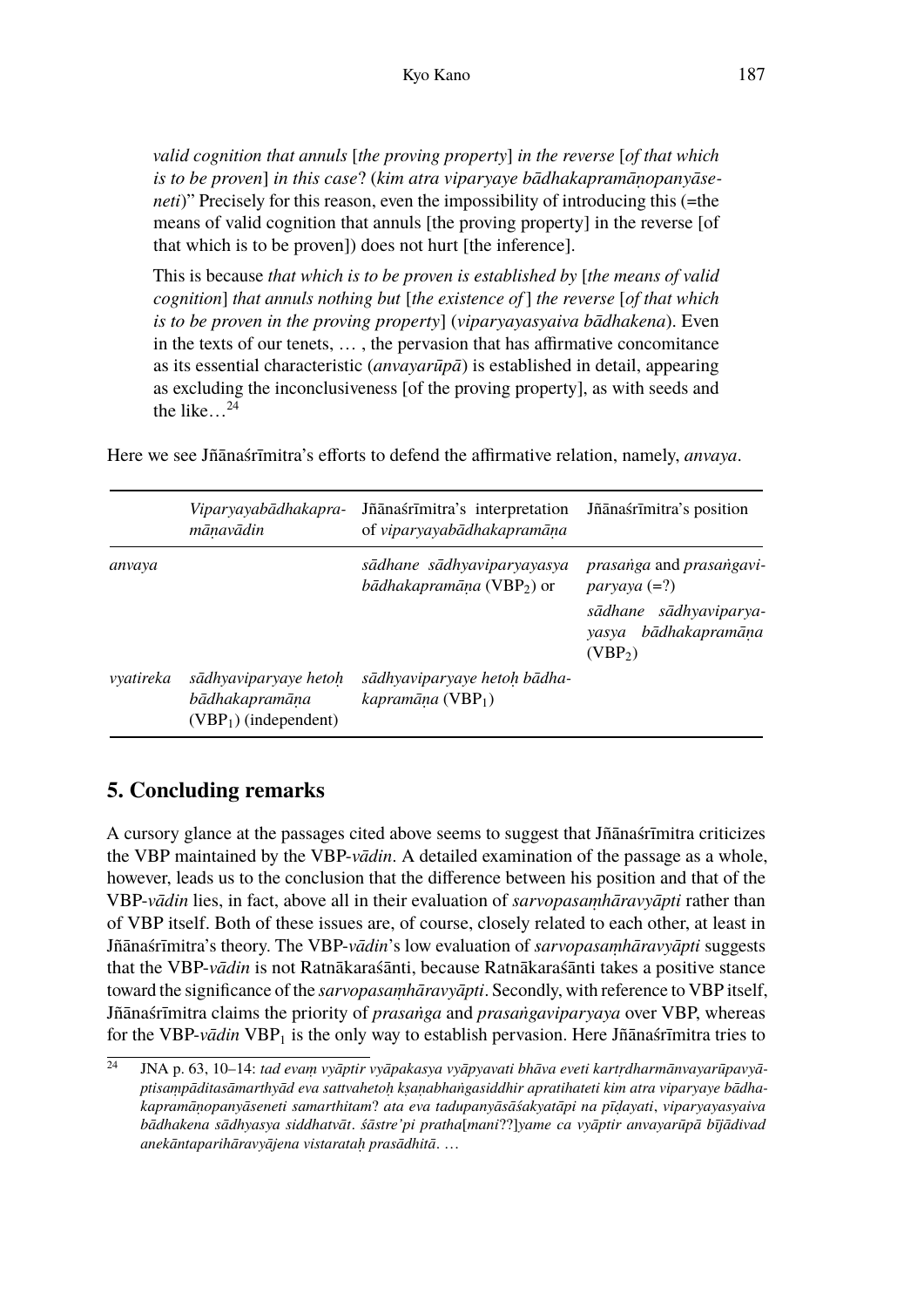interpret VBP as a more synthetic and interrelated theory by expanding his interpretation of VBP (such that VBP is not only used for the proof of *vyatireka* but for that of *anvaya* as well). So it would seem that in all of his argumentation on VBP examined above, Jñānaśrīmitra seeks to establish the superiority of *anvaya* over *vyatireka*.

By this interpretation, we can easily understand and accept his positive statement concerning VBP in other contexts. For instance, in his *Vyāpticarcā*, after criticizing the *bhūyodarśana* of the Naiyāyikas, he says:

However, nothing but the *viparyayabādhakapramāṇa*, an inference, should be inducted (*unneyam*). If it (i.e., *viparyayabādhakapramāṇa*) is absent, it would be impossible to negate the occurrence (*vṛtti*) [of reason] in the dissimilar domain (*vipakṣa*).<sup>25</sup>

In the above statement, where the determination of causal relations is discussed, Jñānaśrīmitra really evaluates VBP. In the Īśvara discussion as well, he states:

The means of valid cognition that establishes a pervasion is of only two kinds: perception and non-cognition or *viparyayabādhaka*, because both of these have perception and inference as their essential characteristics.<sup>26</sup>

In these passages Jñānaśrīmitra accepts the role of VBP, even if he regards it as a having a limited secondary function.

As to the relation between VBP and *prasaṅga* and *prasaṅgaviparyaya*, Jñānaśrīmitra gives priority to the latter over the former in the proof of the affirmative concomitance of momentariness. Is VBP<sub>2</sub>, as a genitive *tatpurusa*, different from *prasanga* or *prasangaviparyaya*? If so, in which aspects is it different? And if the VBP-*vādin* is not Ratnākaraśānti, who might he be? These issues require further investigation.

#### **References and abbreviations**

#### **Primary literature**

**AVS** Antarvyāptisamarthana (Ratnākaraśānti): See Kajiyama 1999.

- **HB** *Dharmakīrti*'*s Hetubinduḥ*, *Teil I*: *Tibetischer Text und rekonstruierter Sanskrit-Text*. *Teil II*: *Übersetzung und Anmerkungen*, ed. Ernst Steinkellner. Vienna 1967.
- **HBṬ** *Hetubinduṭīkā of Bhaṭṭa Arcaṭa*, *with the sub-commentary entitled Āloka of Durveka Miśra*, ed. Sukhlalji Sanghavi and Muni Shri Jinavijayaji. Baroda 1949.
- **JNA** *Jñānaśrīmitranibandhāvaliḥ*, ed. Anantalal Thakur. Patna 1959, <sup>2</sup>1987.
- **NMu** *Nyāyamukha* (因明正理門論). Taisho 1628.
- **PSṬ** Pramāṇasamuccayaṭīkā.
- **PVin2** *Dharmakīrti*'*s Pramāṇaviniścaya*: *Chapters 1 and 2*, critically edited by Ernst Steinkellner. Beijing/Vienna 2007.

<sup>25</sup> VC p. 33\*, 7–9: *viparyayabādhakam eva tu pramāṇam anumānam unneyam*, *tadabhāve vipakṣavṛttiniṣedhasyāśkyatvāt*,*…*

<sup>26</sup> JNA p. 293, 1: *tac ca pramāṇaṃ vyāptisādhakaṃ dvividham eva*. *pratyakṣānupalambhaṃ vā*, *viparyayabādhakaṃ vā*, *anayoḥ pratyakṣānumānasvabhāvatvāt*,....